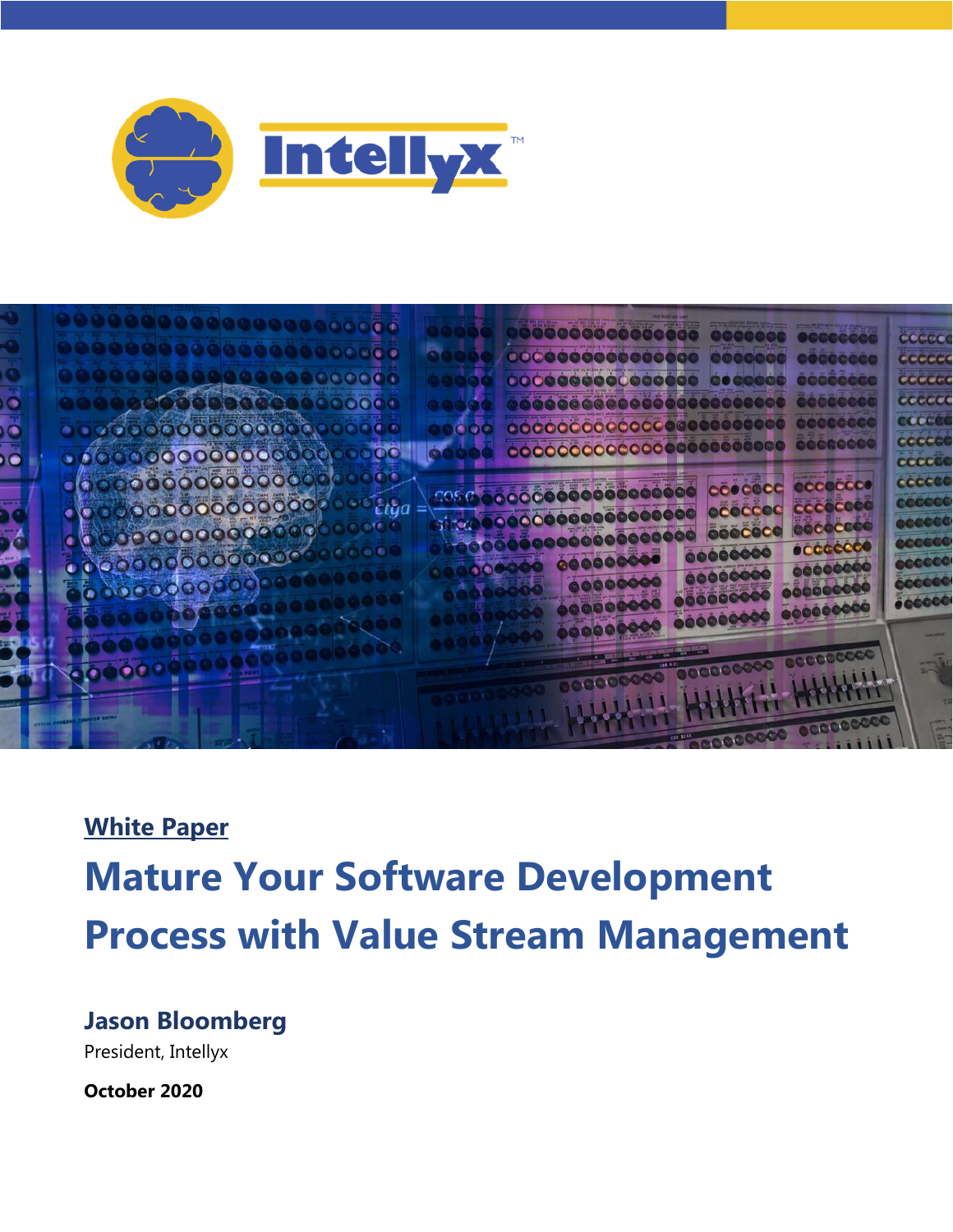

Just as with factory production lines, software development processes can suffer from bottlenecks, inefficiencies, poor quality, and wasted time and effort.

To address these concerns, Value Stream Management (VSM) provides visibility into critical indicators of speed and quality for any software development pipeline, empowering the software team to remove waste and overhead by automating the flow of information across the software value stream.

VSM is especially important for organizations that are looking to mature their software development practices. As they move from waterfall to Agile to DevOps and CI/CD, VSM provides the visibility and control necessary to maintain a focus on business value even as the business and software environments become increasingly dynamic.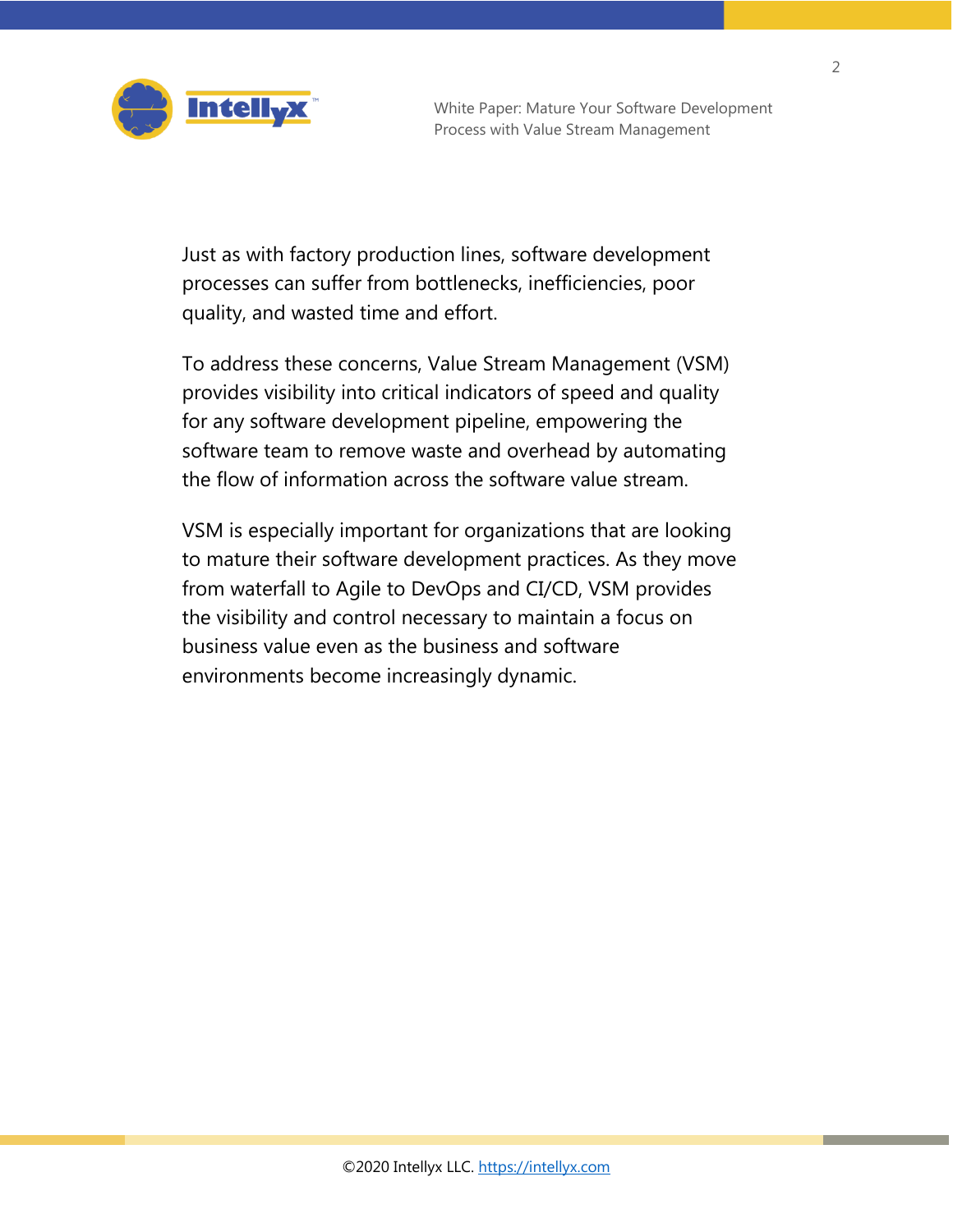

#### **What is Value Stream Management?**

Think of a factory as a gigantic black box.

Raw materials and parts go in one end, and finished widgets come out the other. Inside, people are busily working on turning the former into the latter.

For the factory to be profitable, the cost of the inputs plus the labor must be less than the selling price of the widgets.

However, look more closely, and this equation becomes a bit more complicated. The widgets must have sufficient quality, or customers will get angry and return them. The amount of time it takes to manufacture the widgets must be comparable with the competition, and in any case, fast enough to respond to changes in customer demand.

Crack open the box, and you'll see the materials go from one station to the next, where at each station people undertake a task that adds value to the product in progress. In fact, the notion of a value stream arises from this notion that manufacturing a finished good consists of a sequence of steps, each of which adds value.

The notion of a value stream arises from the notion that manufacturing a finished good consists of a sequence of steps, each of which adds value. The philosophy of Lean manufacturing centers on managing such value streams by managing the value at each step.



The philosophy of Lean manufacturing centers on managing such value streams by managing the value at each step. Streamline the manufacturing process to remove wasted time and wasted materials while maintaining quality throughout.

Now, instead of manufacturing widgets, what if you were manufacturing *software*?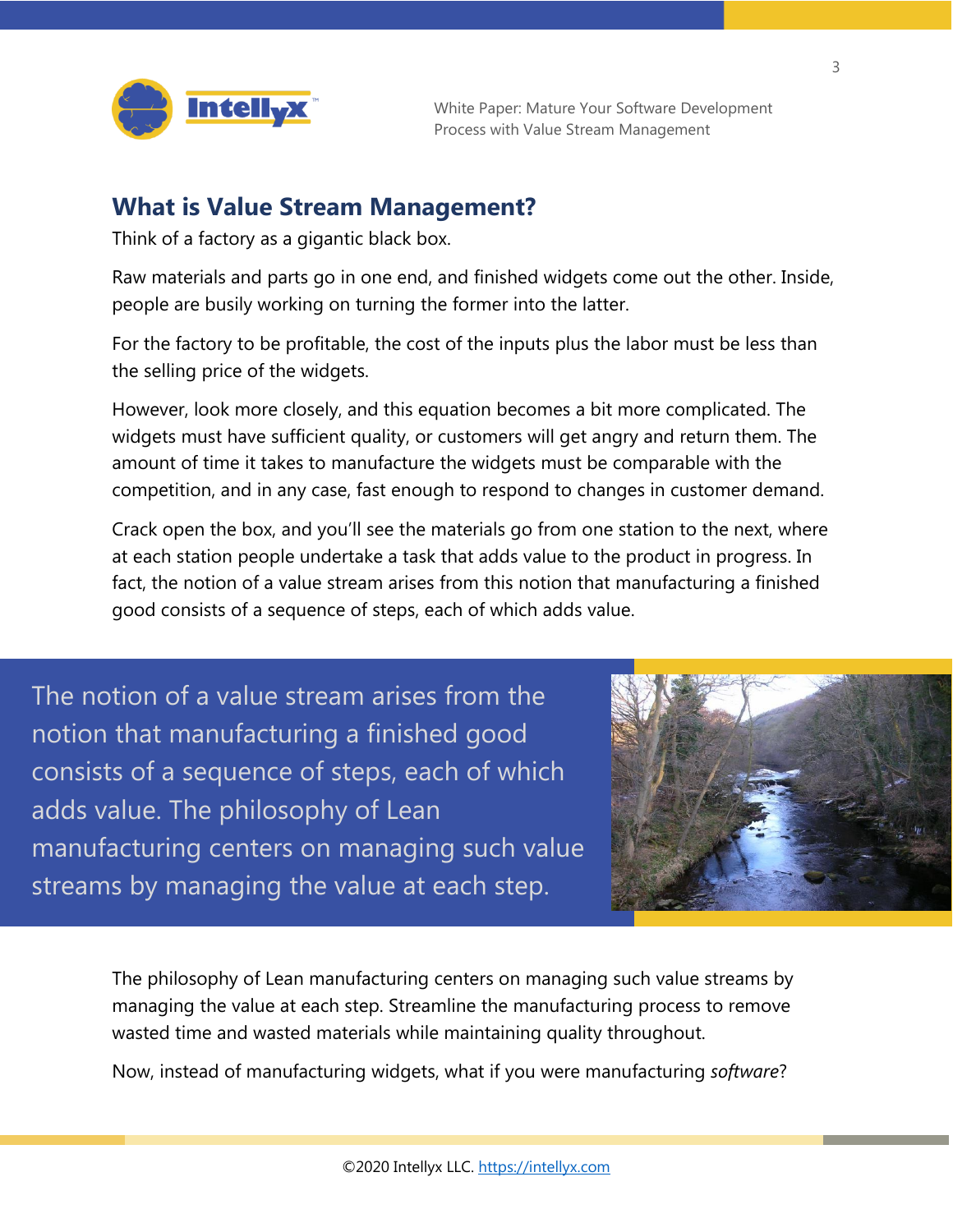

In many ways, the value stream of software resembles that of the widgets: we want to manage the value at each step, removing waste by eliminating bottlenecks while maintaining the quality of the finished product.

In other ways, manufacturing software is quite different than manufacturing widgets, as the ingredients, as well as the finished product, are entirely human-generated. Software is nothing but a particular arrangement of zeroes and ones – and humans must do the arranging.

In fact, the components of any software product are simply other bits and pieces of software. Zeroes and ones all the way down.

When we manage the value streams of software – what we're officially calling *value stream management* (VSM) – we're determining the value of software development to the organization across the software development lifecycle, which is the analog to the assembly line in the factory.

When we manage the value streams of software – what we're officially calling *value stream management* – we're determining the value of software development to the organization across the software development lifecycle, which is the analog to the assembly line in the factory.



In fact, one of the most important goals of VSM is to improve the flow of value as the development team progresses through its tasks.

Measurement of such improvements is also an important characteristic of VSM. By measuring the flow of value streams instead of software features and functions, teams are better able to focus on activities that increase value to the organization and most importantly, to its customers.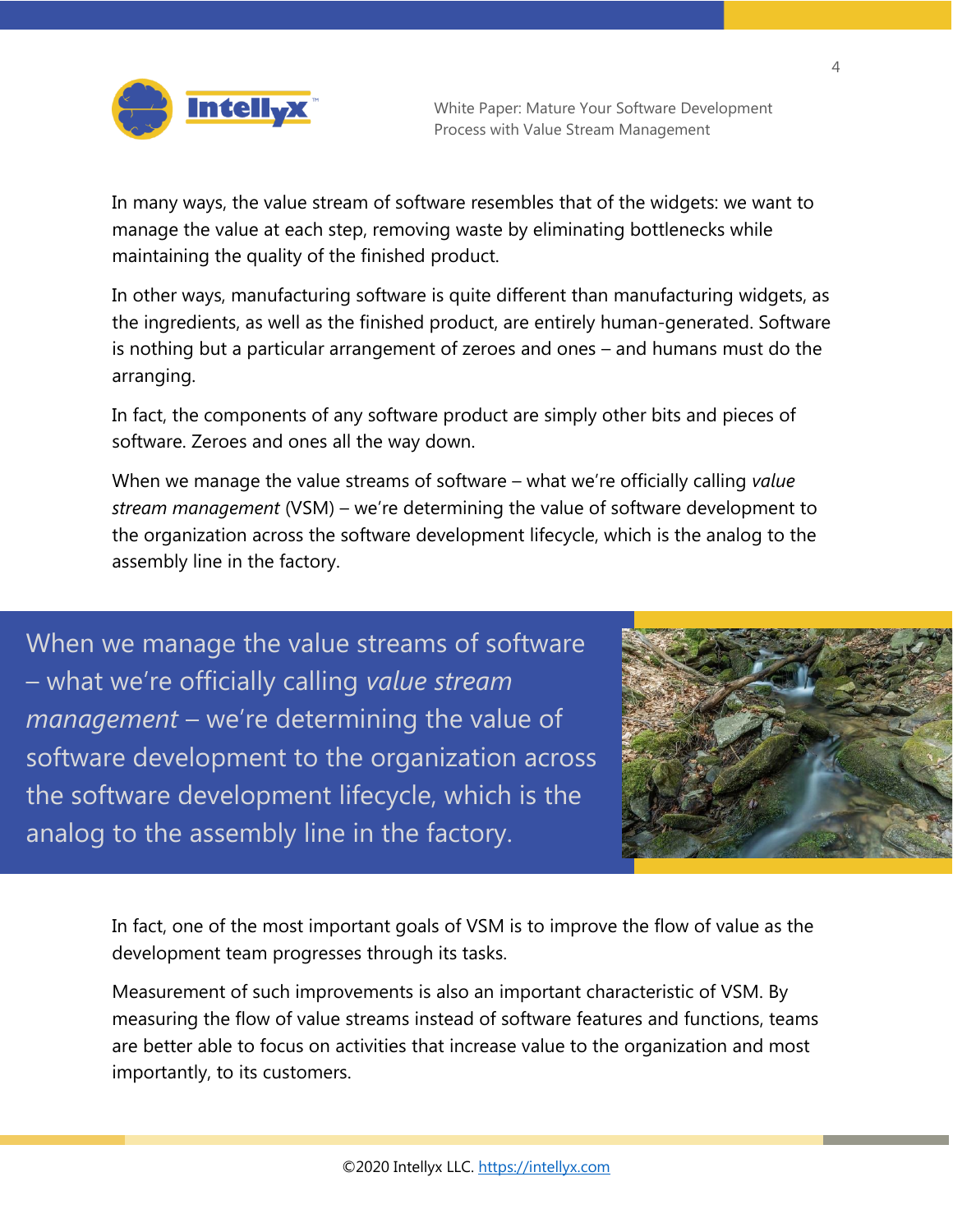

Such measurement enables organizations to align their software development efforts – and ideally, the entire IT organization – to business outcomes. The focus of such measurement should be on critical indicators of speed and quality in the software delivery value stream, much as speed and quality are essential to the profitability of a factory.

Perhaps the most familiar characteristic of the Lean philosophy is the reduction of waste. In a factory such waste refers to wasted time and wasted materials, while in the production of software, the focus is entirely on time.

There are many causes of such waste in software value streams, from approval steps that stop development to multiple teams competing for resources to rework that results from poor quality. VSM targets all such areas of waste with the goal of improving the rapid flow of high-quality software.

Today, every enterprise depends upon software, and excelling at VSM becomes an important differentiator that leads to greater competitiveness, profitability, and growth. In addition, VSM provides greater visibility into the software development process, improving traceability and the overall governance across the software value stream.

# **Understanding Where You Are**

One of the primary reasons the factory metaphor for VSM is particularly useful is because the Lean movement that gave birth to VSM actually came out of Toyota as far back as the 1930s. In many ways, however, using a factory manufacturing process is actually a dreadful way to think about software development.

Ironically, the waterfall methodology for software development from the twentieth century resembles a factory assembly line far better than modern approaches. In waterfall, development assumes that the team fully understands the requirements before writing a line of code. And then each step in the process is discrete, with clear transitions from one step to the next.

Henry Ford would feel quite at home with the waterfall methodology. After all, his innovation of the assembly line began with a clear design for the Model T, and every step on the line was discrete and clearly followed the one before. At the end, finished automobiles rolled out of the factory, ready for eager consumers.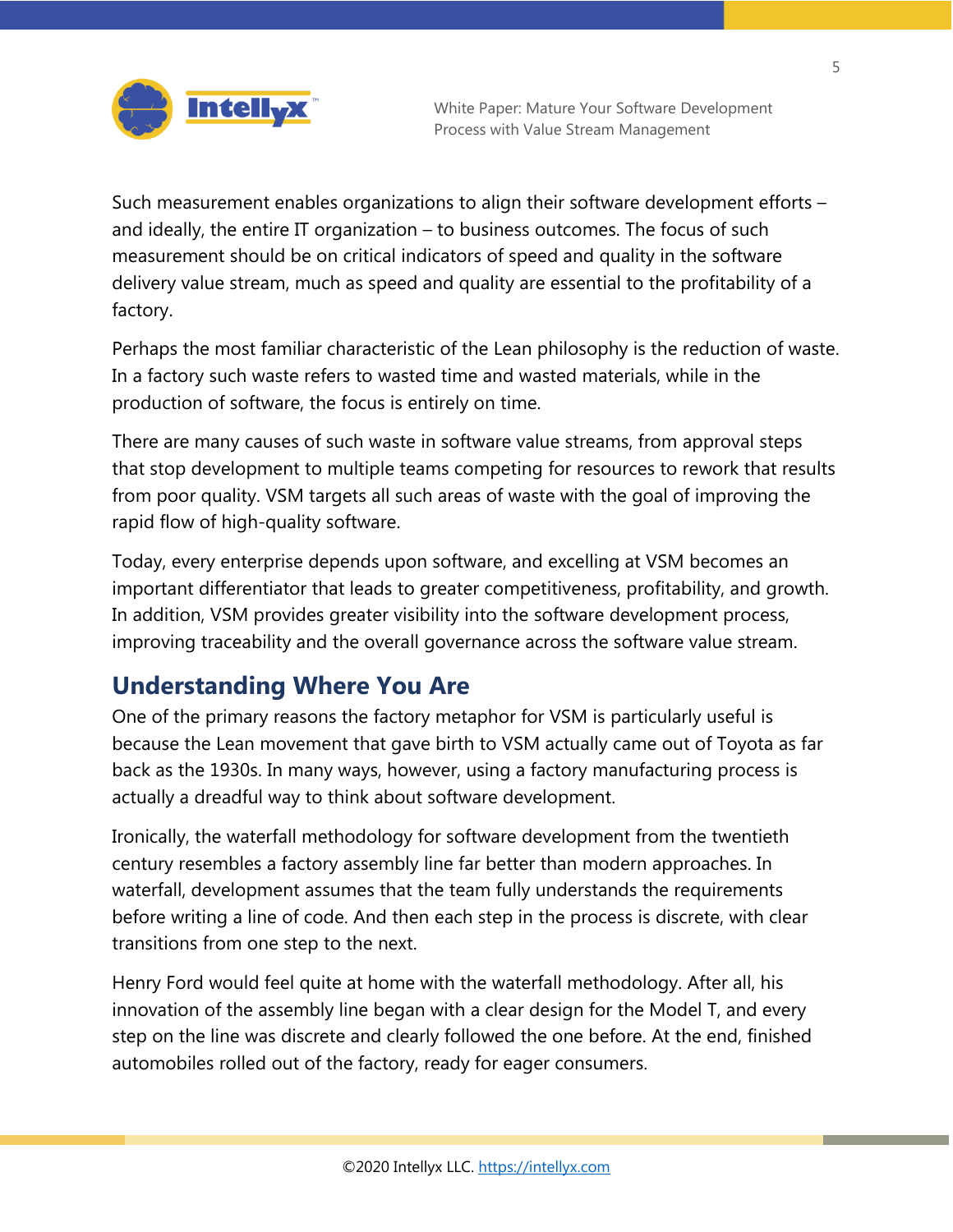Perhaps your organization still follows waterfall explicitly – a surprising number of enterprises still do – but even if it doesn't, there's still a good chance that a waterfall mentality still permeates the software team's approach.

After all, how can you start one activity until the previous one completes? How can you build software without a clear understanding of its requirements? How can you test software before you've written it? The fact that these questions still indicate ongoing confusion suggests that waterfall thinking still predominates.

Decades of blood, sweat, and tears have proven, however, that waterfall rarely delivers a good result. For many organizations, one of the most important benefits of VSM is actually breaking free of this unhelpful waterfall mentality. The first step: visibility into your current value streams.

Decades of blood, sweat, and tears have proven that waterfall rarely delivers a good result. For many organizations, one of the most important benefits of VSM is actually breaking free of this unhelpful waterfall mentality. The first step: visibility into your current value streams.



A VSM solution like ConnectALL's can capture indicators of speed and quality across your current software development pipeline, enabling you to visualize and analyze your current value streams. As a result, you're able to quickly identify bottlenecks and other issues while evaluating the constraints that lead to such bottlenecks.

Most importantly, VSM can help you identify the current flow of work through your software organization. Without such visibility, there's no way to know if people are wasting time or working on the wrong tasks.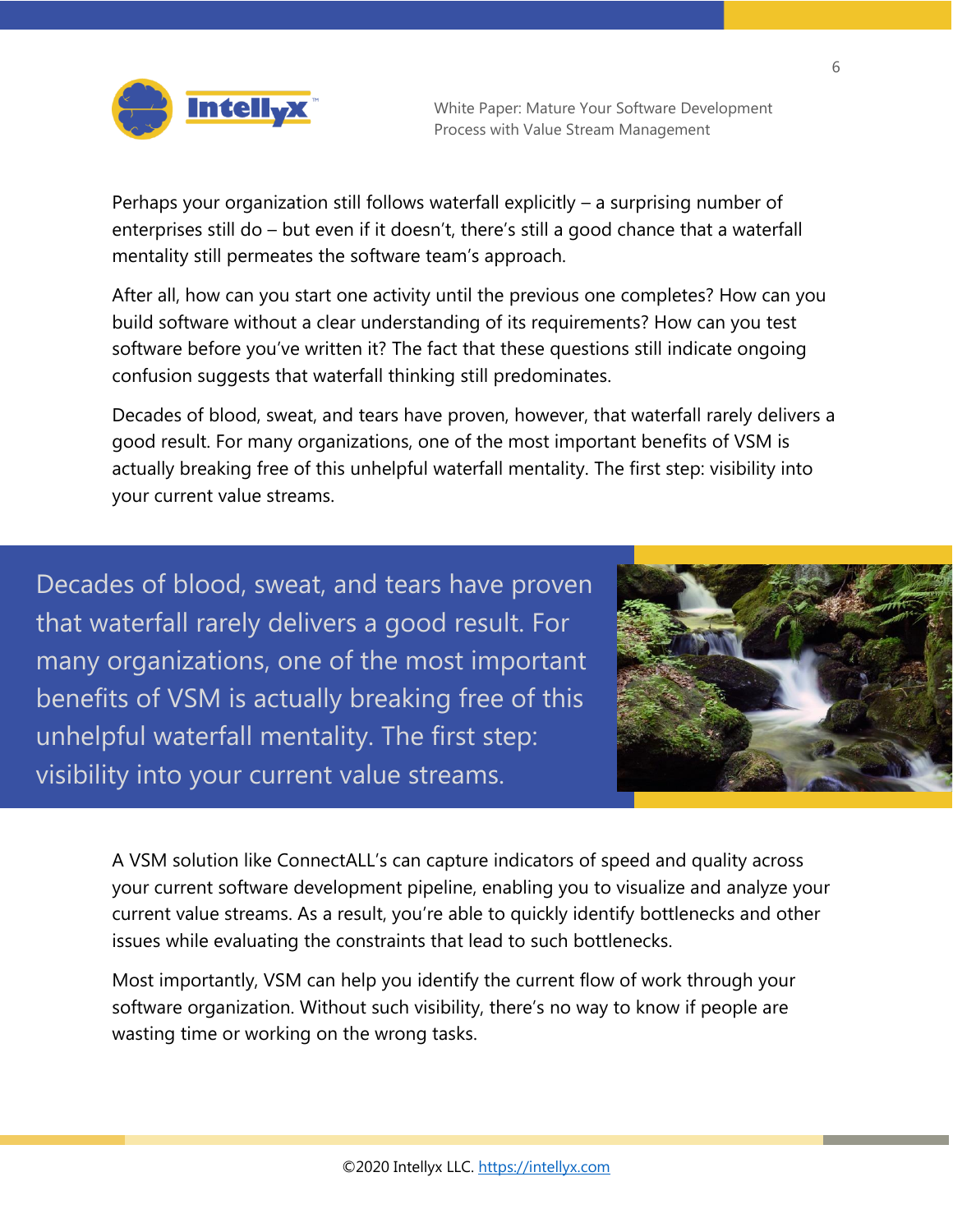

In other words, allowing VSM to shine the light on existing software development processes can identify the myths that are misleading your team – in particular, the myths of waterfall. Only by shedding such myths and working from the true situation – backed by real data – can you begin to make improvements.

The first improvement to make: removing bottlenecks in the flow of work. Such bottlenecks can take many forms.

Perhaps one person or team is waiting for another person or team to complete an activity before the fist team can start (or finish) theirs. In other situations, two or more teams both require the same resource (which could be a person, a tool, or anything else), and thus they end up fighting for resources.

A third, common cause of bottlenecks: a constraint that stops the flow of work. Constraints can be policies or rules (either official or unofficial) that require a cessation of activities.

For example, many organizations require that a change board meet and approve any changes to requirements. In other situations, a compliance offer or security manager must check and sign off on work before it moves to production.

While it's possible to resolve many bottlenecks by reallocating resources, constraints like these are often nonnegotiable, and thus require more sophisticated approaches for mitigating the slowdowns they cause. VSM can be an essential enabler of this mitigation.

Once your VSM solution has shined its light on all the dark corners of your existing software pipeline, you have the information you need to create a plan of attack. Typically, resolving issues with your value streams requires that people change the way they work, which can be difficult. The best approach, therefore, is to break up the challenge into smaller, manageable steps. VSM can be essential for this task as well.

# **Using VSM to Plot Your Course**

We have known about the shortcomings of the waterfall methodology for decades now. After all, we invented shift-left testing and iterative approaches like Scrum and other Agile methodologies in order to address such shortcomings. In other words, waterfall is old news.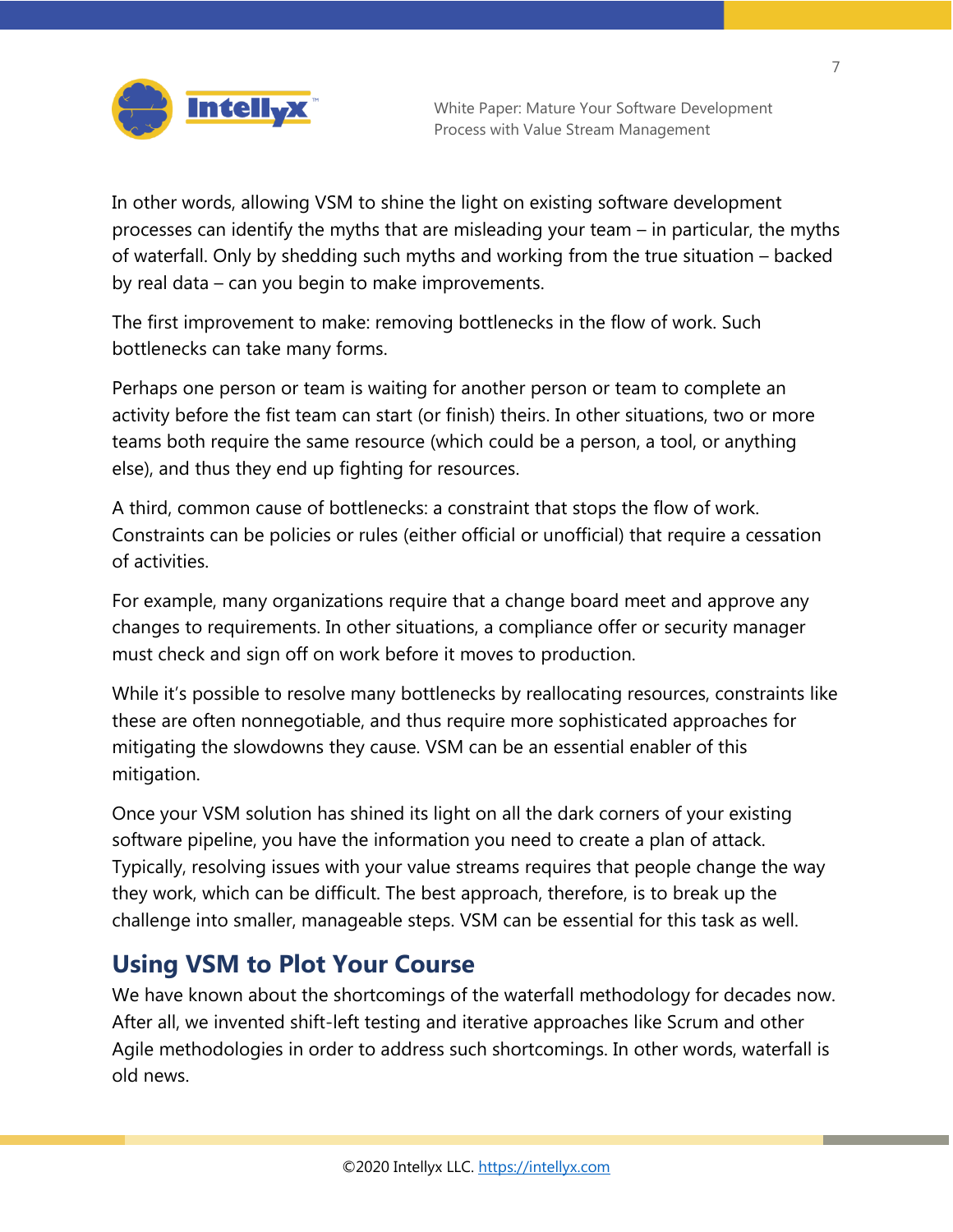

Agile, however, is no panacea. The Agile Manifesto that gave impetus to the Agile movement is nearly two decades old now, and in the context of modern software best practice has its own issues.

Nevertheless, for many enterprises and government agencies, Agile has become dogma. Massive inertia prevents any iconoclasts from throwing well-deserved stones at the glass house that is Agile – for better or worse.

One of the reasons Agile has failed to deliver on its promise: too many organizations approach Agile with a waterfall mentality. In fact, the combination of Agile and waterfall even has a name: *Scrumfall*, an unholy combination of iterative development and testing with waterfall requirements gathering and deployment into production.

If your organization is stuck with one of the various flavors of Agile (including Scrumfall), take heart. VSM is the ideal tool for both identifying the current issues with your software value streams and recommending how to improve them.

And if you're in the camp that believes that Agile is still the best approach for your organization? VSM can give you the rude awakening your organization so desperately requires.

DevOps is not a methodology. It is more a cultural and organizational transformation that recognizes that a collaborative approach to software development that leverages automation will deliver better results in a shorter amount of time than either waterfall or Agile.



If not Agile, then what? The long arm of software best practice has been swinging inexorably toward DevOps. However, DevOps is not a methodology. It is more a cultural and organizational transformation that recognizes that a collaborative approach to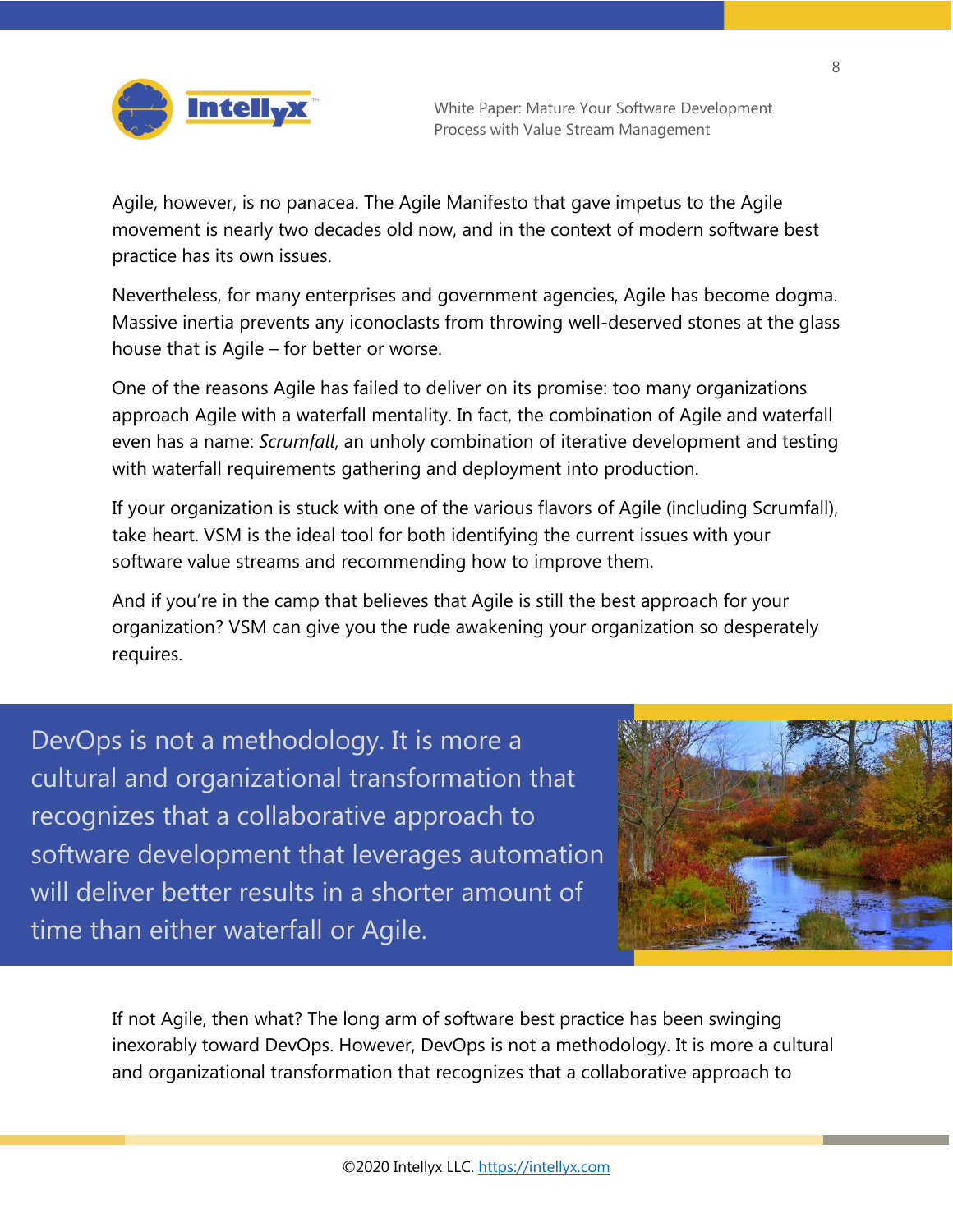

software development that leverages automation will deliver better results in a shorter amount of time than either waterfall or Agile.

Where DevOps centers on the people, continuous integration and continuous deployment (CI/CD) focus more on the process. In many ways, CI/CD inherits the mantle of software development best practice from Agile, which received it in turn from waterfall two decades ago.

DevOps and CI/CD recognize that in the intertwined modern business and software landscapes, change is constant, expected, and in many ways desirable. In fact, we can think of the trend from waterfall to Agile to DevOps and CI/CD as being one of dealing increasingly well with dynamic business and technology environments.

Not only does a VSM solution like ConnectALL's provide visibility into current value streams and helps you identify their bottlenecks, it also gives you the insight you need to make changes to all aspects of your software development approach, including people (DevOps), process (CI/CD), and technology (modern DevOps tooling as well as cloud-native technologies like Kubernetes).



This dynamic nature even applies to DevOps and CI/CD, as current software best practice is itself dynamic. New technology paradigms like cloud-native computing are once again upending traditional thinking about how best to build and release software for people to use.

How, then, should you navigate the turbulent waters of DevOps and CI/CD, especially if you're a waterfall or Agile shop struggling to overcome the inertia of obsolete software development processes?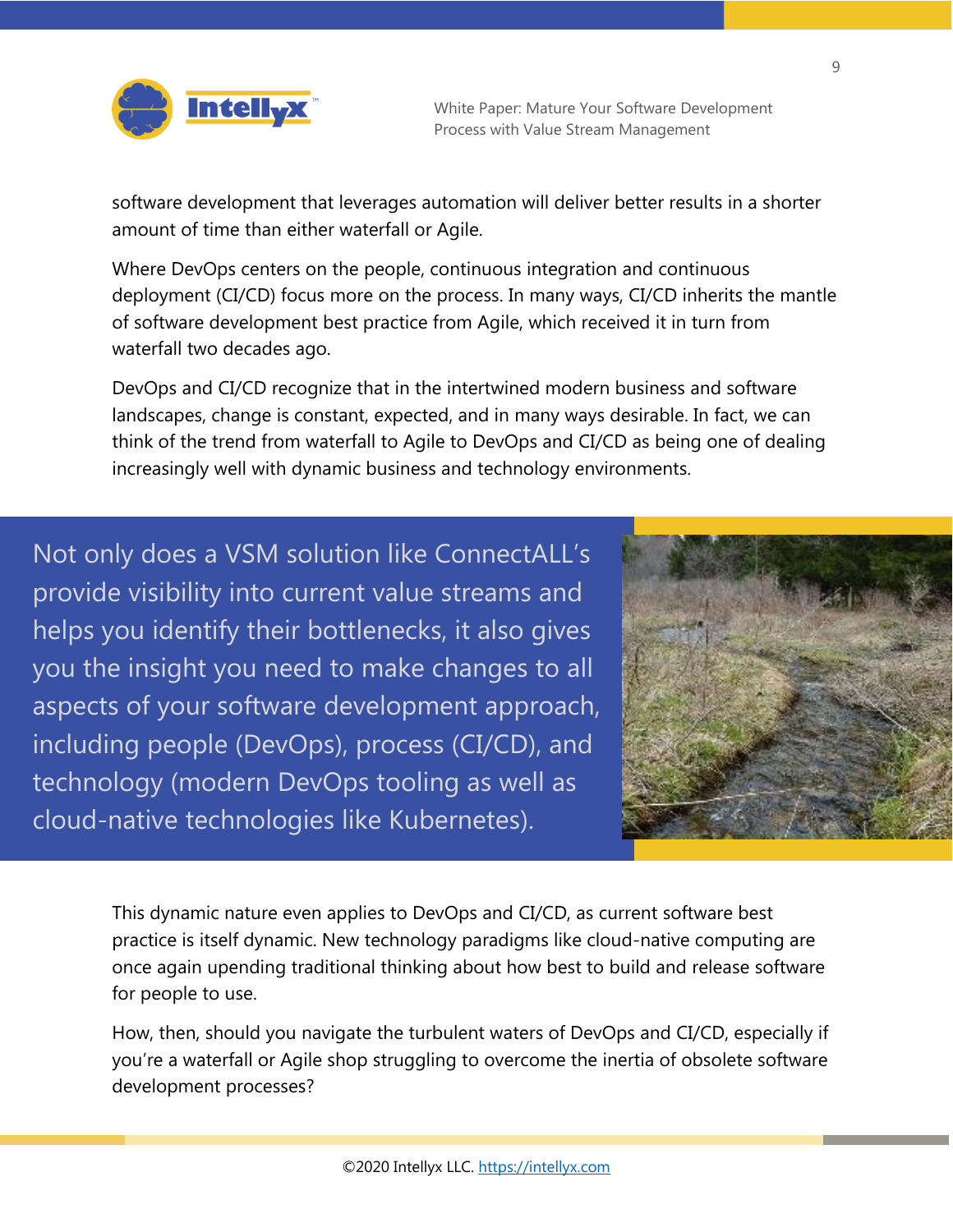

VSM, of course. Not only does a VSM solution like ConnectALL's provide visibility into current value streams and helps you identify their bottlenecks, it also gives you the insight you need to make changes to all aspects of your software development approach, including people (DevOps), process (CI/CD), and technology (modern DevOps tooling as well as cloud-native technologies like Kubernetes).

Best of all, VSM connects all this complexity to the value you are providing to your customers – even as everything changes.

It is no longer possible to manually adjust how you build software in hopes that such changes will lead to improvements. You need factual information in real-time that connects all the activities on the software development lifecycle to the business value you are delivering to your customers right now. VSM is the answer.

# **The Intellyx take**

Optimizing the value you provide to customers in order to maximize profitability, increase market share, and trounce your competition is clearly a top priority for any forprofit organization. Public sector organizations have the equivalent: optimizing the value to their constituencies in order to achieve their mission priority.

Given the inherently dynamic nature of the business and technology worlds, however, optimization will always be a moving target. True, VSM connects the dots between dayto-day activities and such optimized value, but remember: the journey is as important as the destination.

Finally, be sure to remember that among people, process, and technology, people are the most important. We can argue all we like about software methodologies (process) or tools (technology), but in the end, business value is a human metric. Process and technology will always be a means to this end.